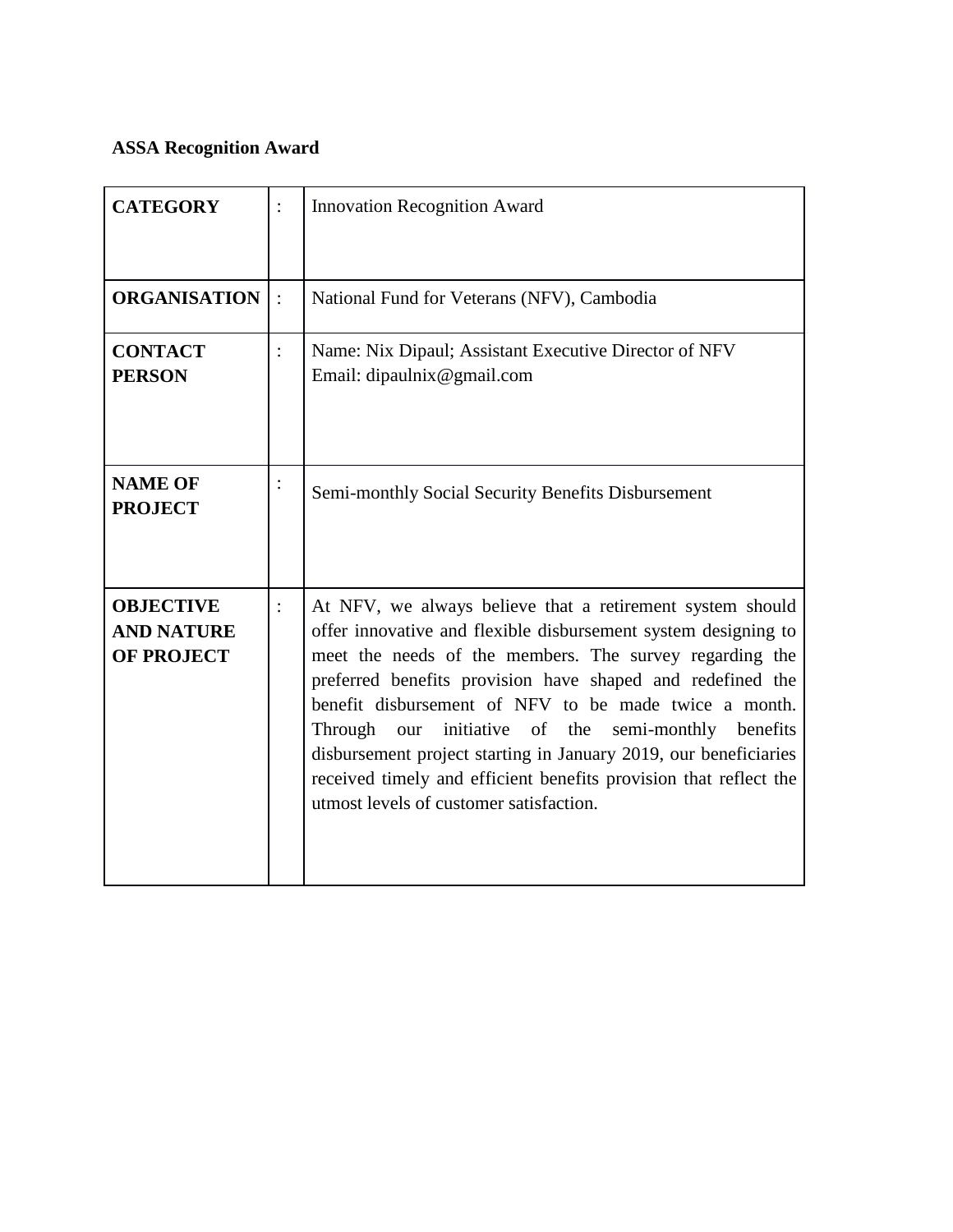## **WHY IT SHOULD BE RECOGNISED**

: Since the start of the year, we could comply 100% to the disbursement principle, managing and processing efficiently and effectively of the semi-monthly disbursement where the first disbursement is made on the second week of the month and the second disbursement is made on the fourth week of the month. Our success in the implementation of the disbursement reflects a tremendous satisfaction from the veterans. With frequent and steady source of income, pensioners and other beneficiaries in Cambodia have achieved improved household liquidity and cash-flow which would lead to better quality in their lives, the community and the economy as a whole. This semi-monthly disbursement project significantly reflects our core commitment and objective to adhere to the best interests of our veterans.